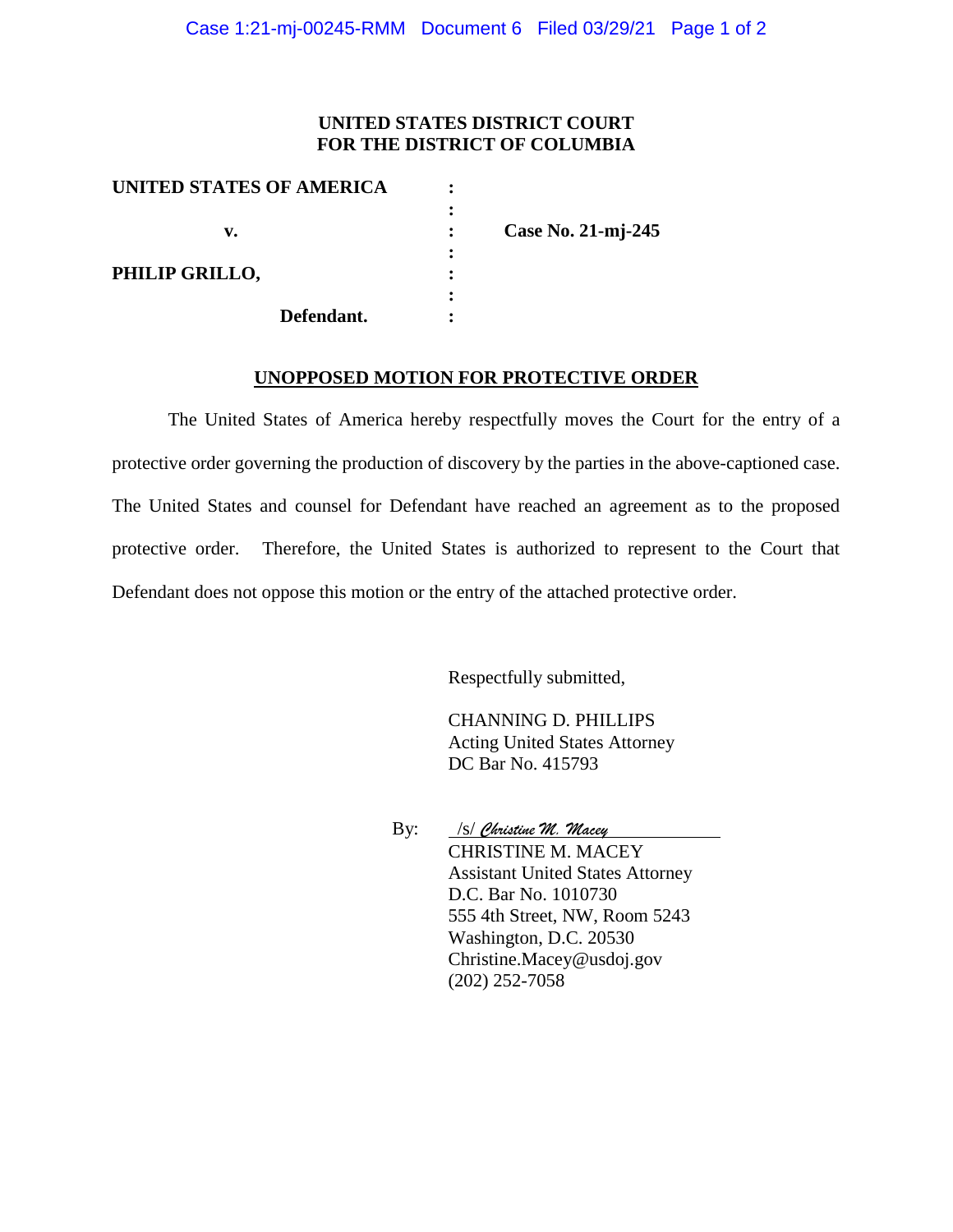# Certificate of Service

I HEREBY CERTIFY that I served a copy of the foregoing motion via electronic case filing to counsel for Defendant, on this 29th day March, 2021.

/s/ *Christine M. Macey*

CHRISTINE M. MACEY Assistant United States Attorney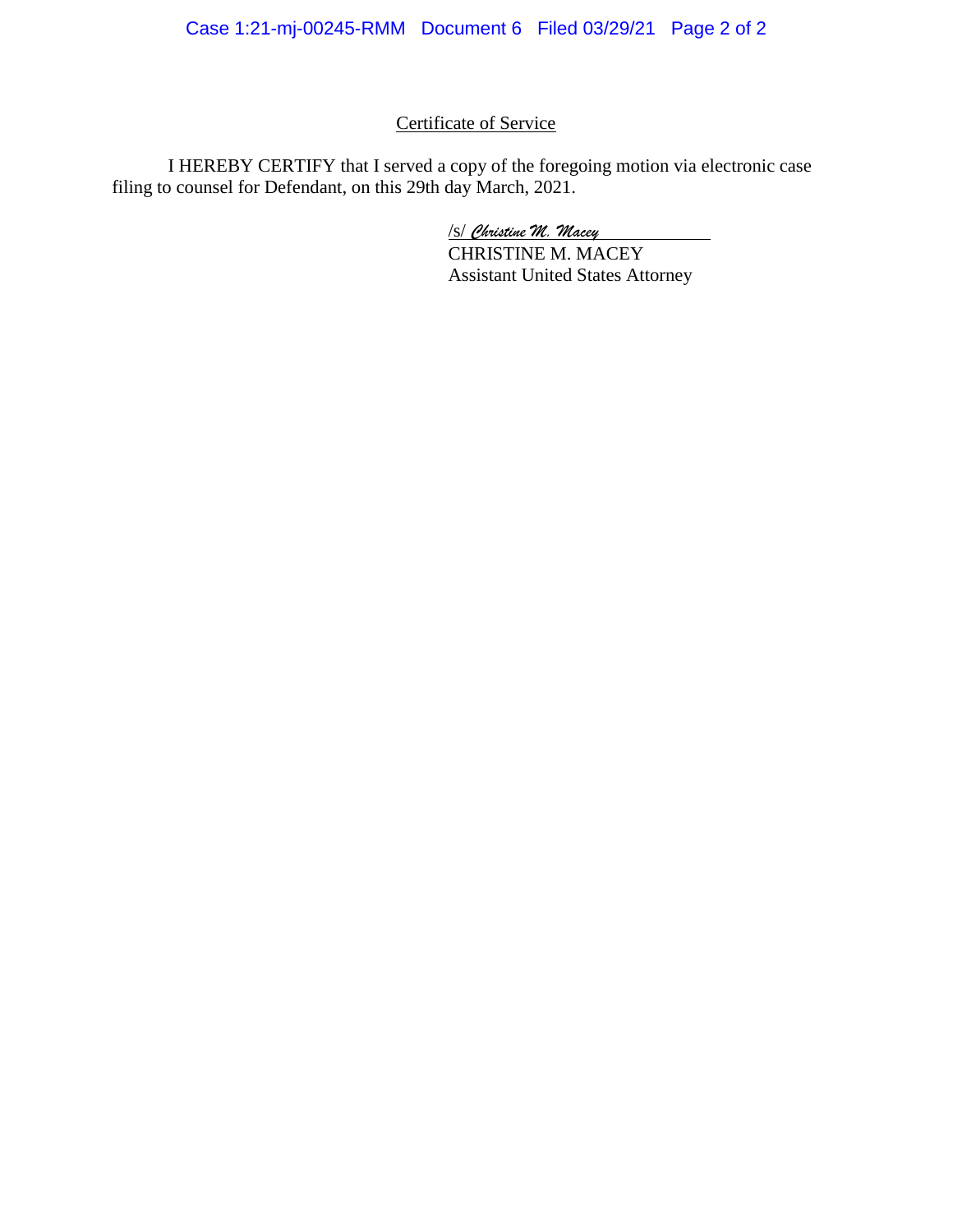### **UNITED STATES DISTRICT COURT FOR THE DISTRICT OF COLUMBIA**

| UNITED STATES OF AMERICA |            |   |                    |
|--------------------------|------------|---|--------------------|
|                          |            |   |                    |
| v.                       |            |   | Case No. 21-mj-245 |
|                          |            | : |                    |
| PHILIP GRILLO,           |            |   |                    |
|                          |            |   |                    |
|                          | Defendant. |   |                    |

#### **PROTECTIVE ORDER GOVERNING DISCOVERY**

To expedite the flow of discovery material between the parties and adequately protect the

United States' legitimate interests, it is, pursuant to the Court's authority under Fed. R. Crim. P.

16(d)(1) and with the consent of the parties, ORDERED:

1. **Materials Subject to this Order.** This Order governs materials provided by the

United States at any stage of discovery during this case and which the United States has

identified as either "Sensitive" or "Highly Sensitive." Examples of materials that the United

States may designate as "Sensitive" or "Highly Sensitive" pursuant to this Order include but are

not limited to:

 $\overline{a}$ 

- a. Personal identity information as identified in Rule 49.1 of the Federal Rules of Criminal Procedure, as well as telephone numbers, email addresses, driver's license numbers, and similar unique identifying information;
- b. Information regarding the government's confidential sources;
- c. Information that may jeopardize witness security;
- d. Contact information for, photographs of, and private conversations with individuals that do not appear to be related to the criminal conduct in this case;
- e. Medical or mental health records;
- f. Sources and methods law-enforcement officials have used, and will continue to use, to investigate other criminal conduct related to the publicly filed charges;
- g. Surveillance camera footage from the U.S. Capitol Police's extensive system of cameras on U.S. Capitol grounds;<sup>1</sup>

<sup>&</sup>lt;sup>1</sup> To be clear, this does not include footage from body worn cameras from other police departments that responded on January 6, 2021, the vast amount of which the United States will *not* designate as Sensitive or Highly Sensitive. (Body worn camera footage will be marked Sensitive or Highly Sensitive only if it contains material described in paragraph one above or for a similar reason not anticipated by this Order.)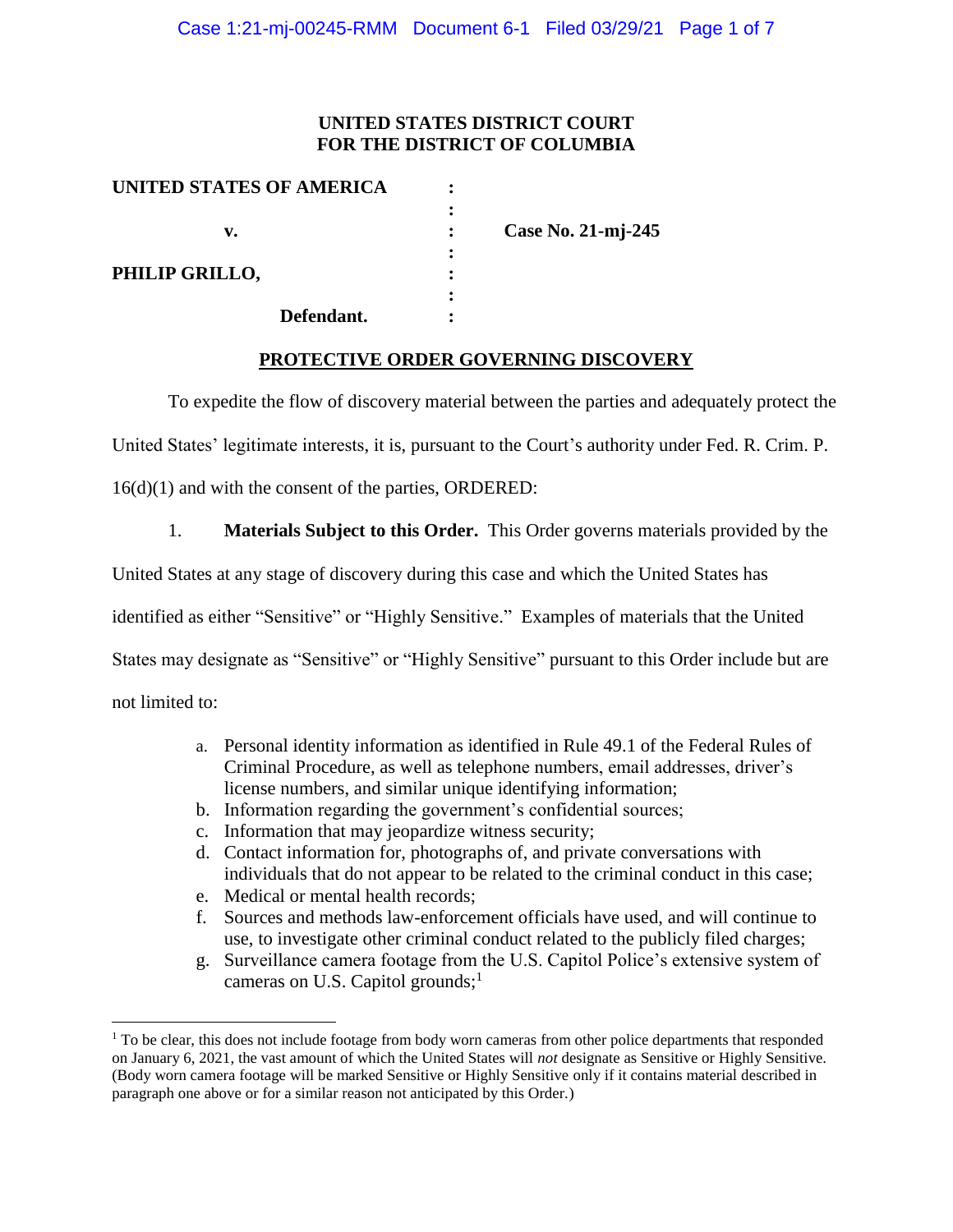- h. Repair estimates from the Architect of the Capitol;
- i. Materials designated as "security information" pursuant 2 U.S.C. §1979; and
- j. Tax returns or tax information.

This Order will not be used to designate materials as Sensitive or Highly Sensitive unless such designation is necessary for one of the reasons stated in this paragraph or for a similar reason not anticipated by this Order. The government agrees to make every effort to provide discovery in a manner that will allow for most discovery to be produced without such designations.

2. **Defendant.** Any reference to "Defendant" herein refers individually to each

defendant identified in the caption above.

3. **Legal Defense Team.** The "legal defense team" includes defense counsel

(defined as counsel of record in this case, including any post-conviction or appellate counsel)

and any attorneys, investigators, paralegals, support staff, and expert witnesses who are advising

or assisting defense counsel in connection with this case.

# 4. **Rules for the Handling of Sensitive and Highly Sensitive Materials.**

- a. **Limitations on Use.** Defendant and the legal defense team may use Sensitive and Highly Sensitive discovery materials solely in connection with the defense of this case and any other case connected to the events at the United States Capitol on January 6, 2021, including any post-conviction or appellate litigation, and for no other purpose, and in connection with no other proceeding, without further order of this Court.
- b. **Limitations on Dissemination.** No Sensitive or Highly Sensitive materials, or the information contained therein, may be disclosed to any persons other than Defendant, the legal defense team, or the person to whom the Sensitive or Highly Sensitive information solely and directly pertains or his/her counsel, without agreement of the United States or prior authorization from the Court.
- c. **Limitations on Reproduction.** Defendant, the legal defense team, and authorized persons shall not copy or reproduce the Sensitive or Highly Sensitive materials except in order to provide copies of the materials for use in connection with this case by Defendant, the legal defense team, the person to whom the Sensitive or Highly Sensitive information solely and directly pertains or his/her counsel, and other persons to whom the Court may authorize disclosure (collectively, "authorized persons").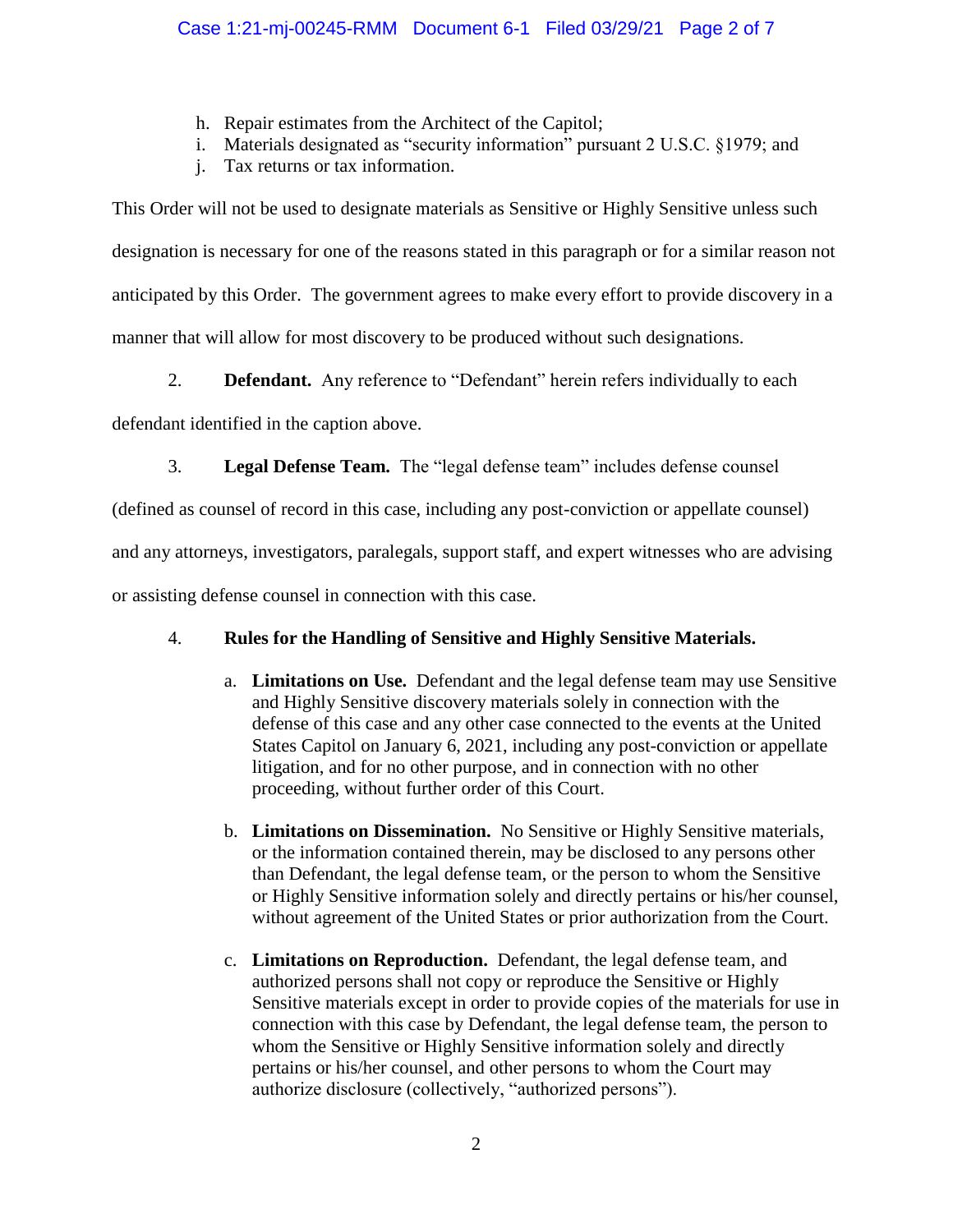If defense counsel provides Defendant access to Sensitive or Highly Sensitive materials, defense counsel must advise Defendant that Defendant may not record any personal identity information as identified in Rule 49.1 of the Federal Rules of Criminal Procedure or any telephone numbers, email addresses, driver's license numbers, and similar unique identifying information. By signing the attached affirmation, Defendant agrees not to do so.

Copies and reproductions, and any notes or records made in relation to the contents of the Sensitive and Highly Sensitive materials, are to be treated in the same manner as the original materials.

- d. **Court Filings.** Absent prior agreement by the parties or permission from the Court, no party shall disclose materials designated as Sensitive or Highly Sensitive in any public filing with the Court. Such materials shall be submitted under seal. The Clerk shall accept for filing under seal any filings so marked by the parties pursuant to this Order.
- e. **Court Hearings.** The restrictions in this Order shall not limit either party in the use of the materials in judicial proceedings in this case. The procedures for use of designated Sensitive and Highly Sensitive materials during any hearing or the trial of this matter shall be determined by the parties and the Court in advance of the hearing or trial. No party shall disclose materials designated Sensitive or Highly Sensitive in open court without agreement by the parties that such materials may be disclosed in open court or prior consideration by the Court.

#### 5. **Additional Rules for Handling of Sensitive Materials.** The following

additional terms apply to Sensitive materials:

a. **Storage.** Sensitive materials must be maintained in the custody and control of Defendant, the legal defense team, and authorized persons. This restriction shall not apply to the person to whom the Sensitive information solely and directly pertains or his/her attorney.

## 6. **Additional Rules for Handling of Highly Sensitive Materials.** The following

additional rules apply to Highly Sensitive materials:

a. **Additional Limitations on Dissemination.** Defense counsel may not provide a copy of Highly Sensitive materials to Defendant or permit Defendant to view such materials unsupervised by defense counsel or an attorney, investigator, paralegal, or support staff person employed by defense counsel. The parties agree that defense counsel or an attorney, investigator, paralegal,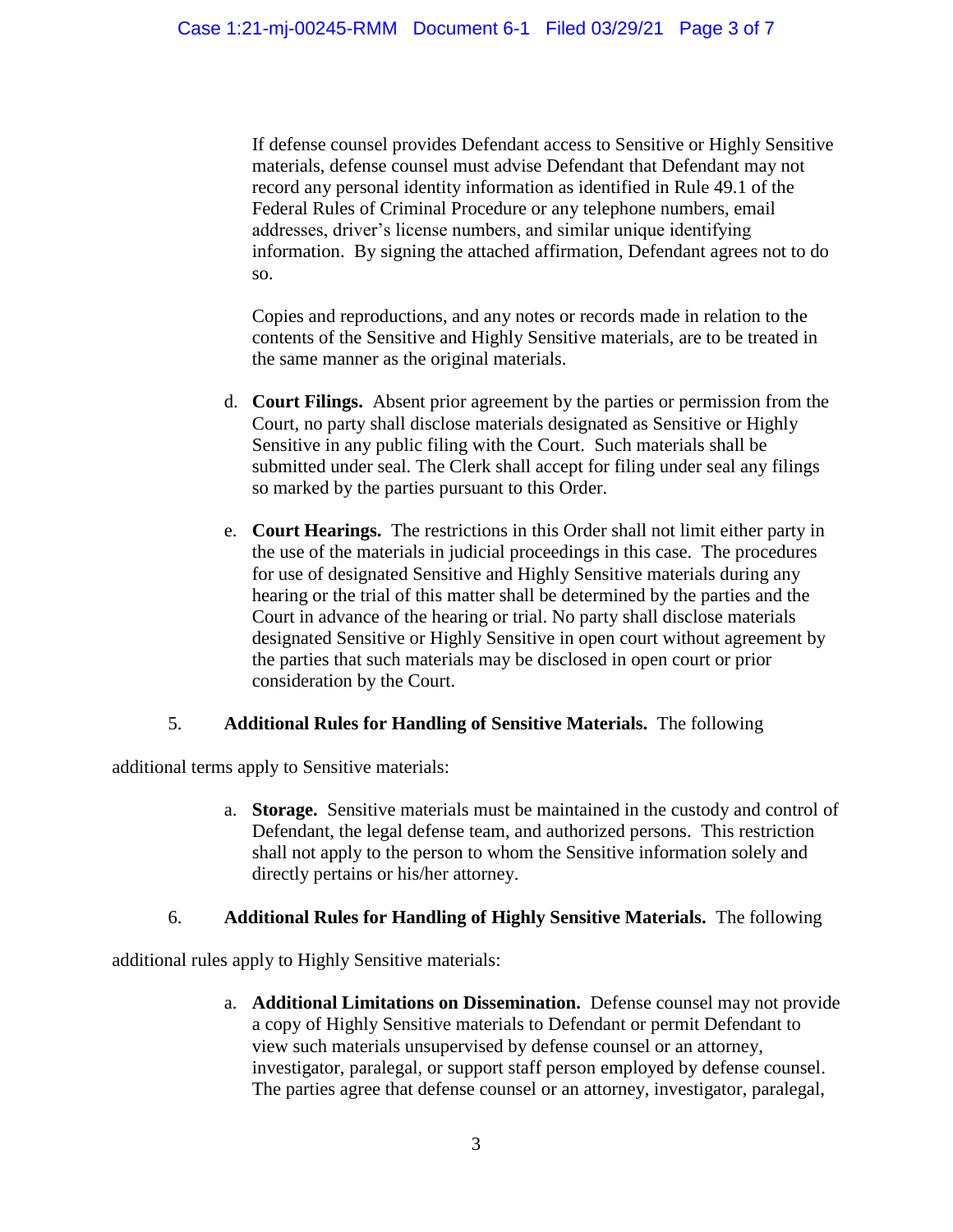or support staff person employed by defense counsel, may supervise Defendant by allowing access to Highly Sensitive materials through a cloudbased delivery system that permits Defendant to view the materials but does not permit Defendant the ability to download; provided that, prior to doing so, defense counsel first provides notice to the United States and allow the United States to file an objection with the Court if no agreement is reached.

- b. **Additional Limitations on Reproduction.** Counsel agrees that prior to showing materials to Defendant designated as Highly Sensitive, counsel or an attorney, investigator, paralegal, or support staff person employed by defense counsel will read Defendant the relevant parts of this Order, and remind Defendant of the consequences of violating the Order. If Defendant takes notes regarding Highly Sensitive materials, counsel or an attorney, investigator, paralegal, or support staff person employed by defense counsel must take reasonable steps to determine whether Defendant has copied any personal identity information as identified in Rule 49.1 of the Federal Rules of Criminal Procedure or any telephone numbers, email addresses, driver's license numbers, and similar unique identifying information.
- c. **Storage.** Highly Sensitive materials must be maintained in the custody and control of the legal defense team and authorized persons. This restriction shall not apply to the person to whom the Highly Sensitive information solely and directly pertains or his/her attorney.

7. **Viewing by Incarcerated Defendants.** If Defendant is in the custody of the

United States Marshals Service, defense counsel is authorized to provide a copy of discovery materials to the appropriate point of contact so that the defendant can view the discovery materials, subject to the terms of this Order.

8. **Disputes.** The parties shall make a good faith effort to resolve any dispute about a sensitivity designation before requesting the Court's intervention. The United States may agree to remove or reduce a sensitivity designation without further order of this Court. Whenever the redaction of specified information will resolve the basis for which a sensitivity designation was applied, the United States will agree to redaction, and such redaction will render the materials no longer subject to this Order. Any agreement to reduce or remove a sensitivity designation or to redact specific information shall be memorialized in writing.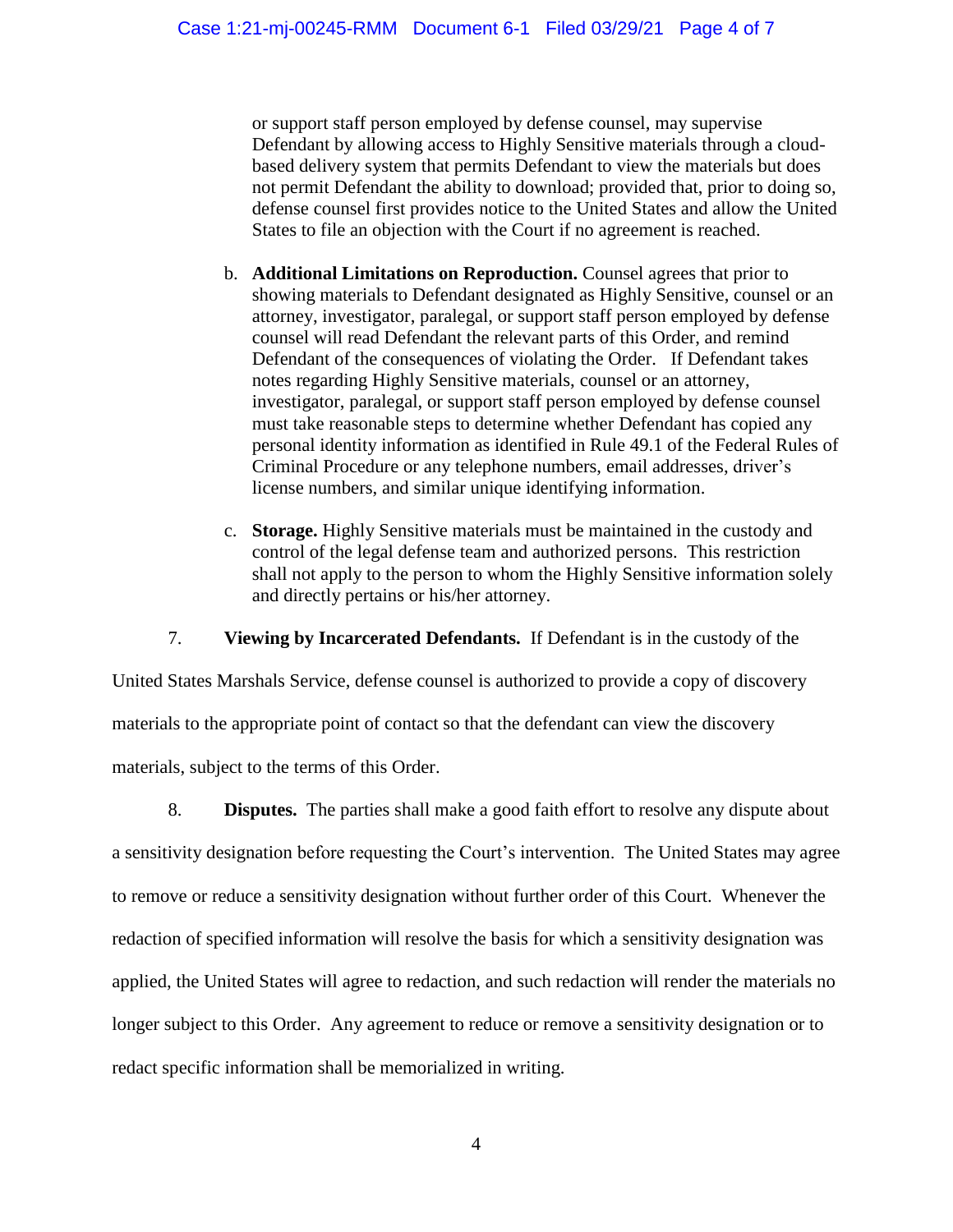#### Case 1:21-mj-00245-RMM Document 6-1 Filed 03/29/21 Page 5 of 7

9. **Modification Permitted.** Nothing in this Order shall prevent any party from seeking modification of this Order nor prevent the defense from contesting a sensitivity designation. The parties agree that the burden of demonstrating the need for a protective order remains with the government at all times.

10. **Failure not Waiver.** The failure by the United States to designate any materials as Sensitive or Highly Sensitive upon disclosure shall not constitute a waiver of the United States' ability to later designate the materials as Sensitive or Highly Sensitive but the government must separately identify and memorialize the changed status of those materials in writing.

11. **Automatic Exclusions from this Order.** This Order does not apply to materials that:

- a. Are, or later become, part of the public court record, including materials that have been received in evidence in this or other public trials or hearings;
- b. Were derived directly from Defendant or that pertain solely to Defendant. Examples of such materials include Defendant's own financial records, telephone records, digital device downloads, social media records, electronic communications, arrest records, and statements to law enforcement; 2 and
- c. Materials that the defense obtains by means other than discovery.
- 12. **Government's Discovery Obligations.** Nothing in this Order modifies the

United States' obligations at any stage of discovery in this case pursuant to Federal Rules of

Criminal Procedure 16 and 26.2, Local Criminal Rule 5.1, 18 U.S.C. § 3500 (the Jencks Act),

and the government's general obligation to produce exculpatory and impeachment information in

criminal cases.

 $\overline{a}$ 

 $2$  Discoverable materials that were derived directly from Defendant or that pertain solely to Defendant are exempt from this Order regardless of whether the United States has designated any such materials as "Sensitive" or "Highly Sensitive" because the same materials are being provided or made available to co-defendants or other persons charged in connection with the events at the United States Capitol on January 6, 2021.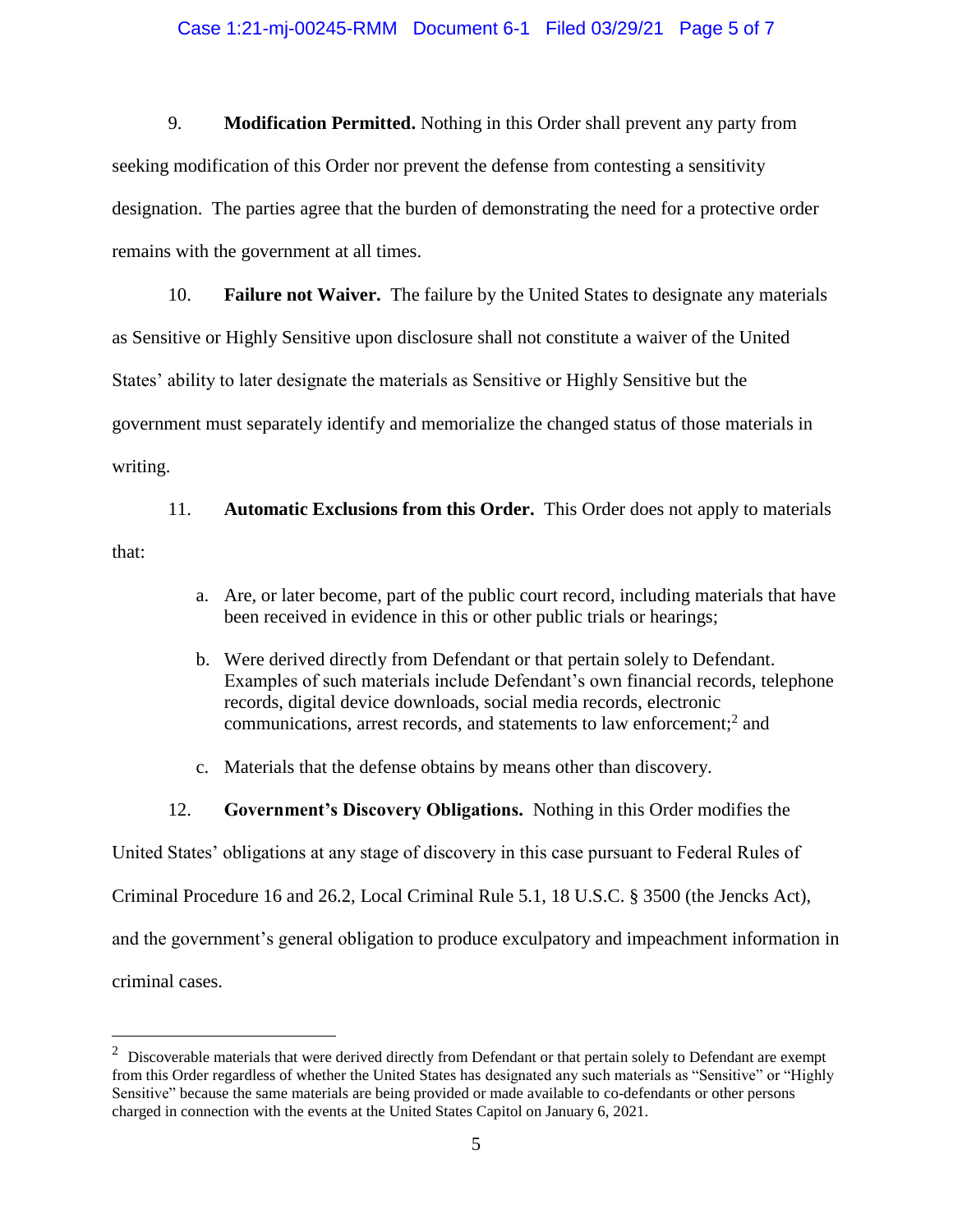#### Case 1:21-mj-00245-RMM Document 6-1 Filed 03/29/21 Page 6 of 7

13. **Defense Counsel's Obligations.** Defense counsel must provide a copy of this Order to, and review the terms of this Order with, members of the legal defense team, Defendant, and any other person, before providing them access to Sensitive or Highly Sensitive materials. Defense counsel must obtain a fully executed copy of Attachment A before providing Defendant access to Sensitive or Highly Sensitive materials, and must file a copy with the Court within one week of execution.

14. **No Ruling on Discoverability or Admissibility**. This Order does not constitute a ruling on the question of whether any particular material is properly discoverable or admissible and does not constitute any ruling on any potential objection to the discoverability or admissibility of any material.

15. **Duration.** The terms of this Order shall remain in effect after the conclusion of this case and the parties shall be bound by it unless otherwise ordered by the Court.

**SO ORDERED** this \_\_\_\_\_ day of \_\_\_\_\_\_\_\_\_\_, 2021.

HONORABLE ZIA M. FARUQUI United States Magistrate Judge

\_\_\_\_\_\_\_\_\_\_\_\_\_\_\_\_\_\_\_\_\_\_\_\_\_\_\_\_\_\_\_\_\_\_\_\_\_